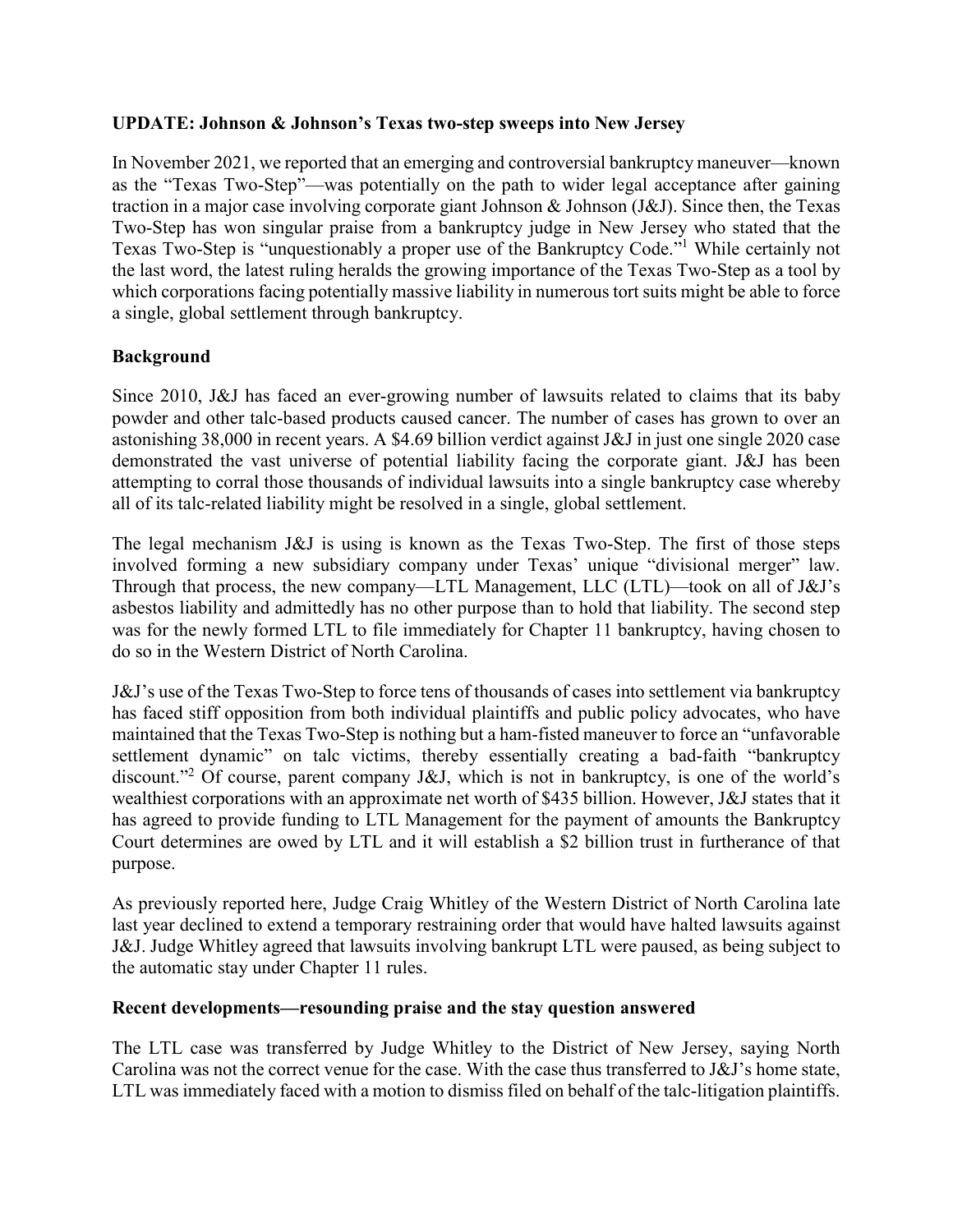That motion asserted that the LTL bankruptcy has been filed in bad faith and put forward arguments surrounding the unfavorable settlement dynamic that would deny individual plaintiffs their day in court.

In a 56-page opinion, Judge Michael B. Kaplan of the District of New Jersey denied the motion to dismiss and gave J&J's Texas Two-Step resounding praise, stating that bankruptcy court is the "optimal venue" for redressing the harms of both present and future talc claimants. $3$ 

Judge Kaplan rejected the notion that the tort system offered the only just pathway to redress the talc harms, saying that bankruptcy provided a meaningful "opportunity for justice" that can produce "comprehensive, equitable, and timely recoveries" for injured parties.<sup>4</sup>

Of note for the banking community, Judge Kaplan opined that the bankruptcy process was particularly suited to resolving the issues of potential mass tort liability because it compels the participation of interested parties, including insurers, retailers, distributors, claimants and debtors in a single forum.<sup>5</sup> Judge Kaplan then stated that the case had too much value to be wasted and should instead be spent on achieving "some semblance of justice" for talc victims,<sup>6</sup> adding that there was nothing "inherently unlawful or improper" with the Texas Two-Step.<sup>7</sup>

On top of endorsing the Texas Two-Step as a legitimate tool for resolving the thousands and thousands of pending lawsuits, Judge Kaplan also extended the automatic bankruptcy stay to all of the J&J talc lawsuits—not just the ones involving spin-off LTL.<sup>8</sup> Thus, Judge Kaplan has answered the key question as to the extent of the automatic stay in the J&J litigation, clarifying that it extends to non-debtors for a variety of reasons, including an identity of interests. Thus, even the mature talc cases against other J&J companies that are now nearing jury trial have been stayed, at least for now. Judge Kaplan will revisit the issue.

Ultimately, Judge Kaplan is only one bankruptcy judge out of more than 350 judges in the United States and those other judges, as well as those on appellate courts, may not share his glowing view of the Texas Two-Step. In addition, questions remain as to whether the Texas divisional merger the first dance step—might be subject to attacks in state court on fraudulent-transfer grounds. Stay tuned.

\* \* \*

The Texas Two-Step is a legal strategy steadily gaining traction as a tool for companies to place large amounts of tort liability into bankruptcy, while shielding the rest of their operations and assets from tort claimants. The reach and long-term viability of this strategy will be determined by the courts as Texas Two-Step cases like the J&J one are litigated. In the meantime, this legal maneuver presents both potential benefits and risks for lenders. In some cases, lenders might prefer that a borrower employ the Texas Two- Step, thereby providing for a more secure borrower. In other cases, lenders might have apprehension about the prospect of a significantly reduced recovery from debtors who are attempting to place the bulk of their assets out of legal reach.

In any event, the banking attorneys at Chuhak & Tecson can recommend best practices and will offer sound advice to help navigate individual circumstances when dealing with a debtor who is using or may be contemplating the use of this evolving bankruptcy development.